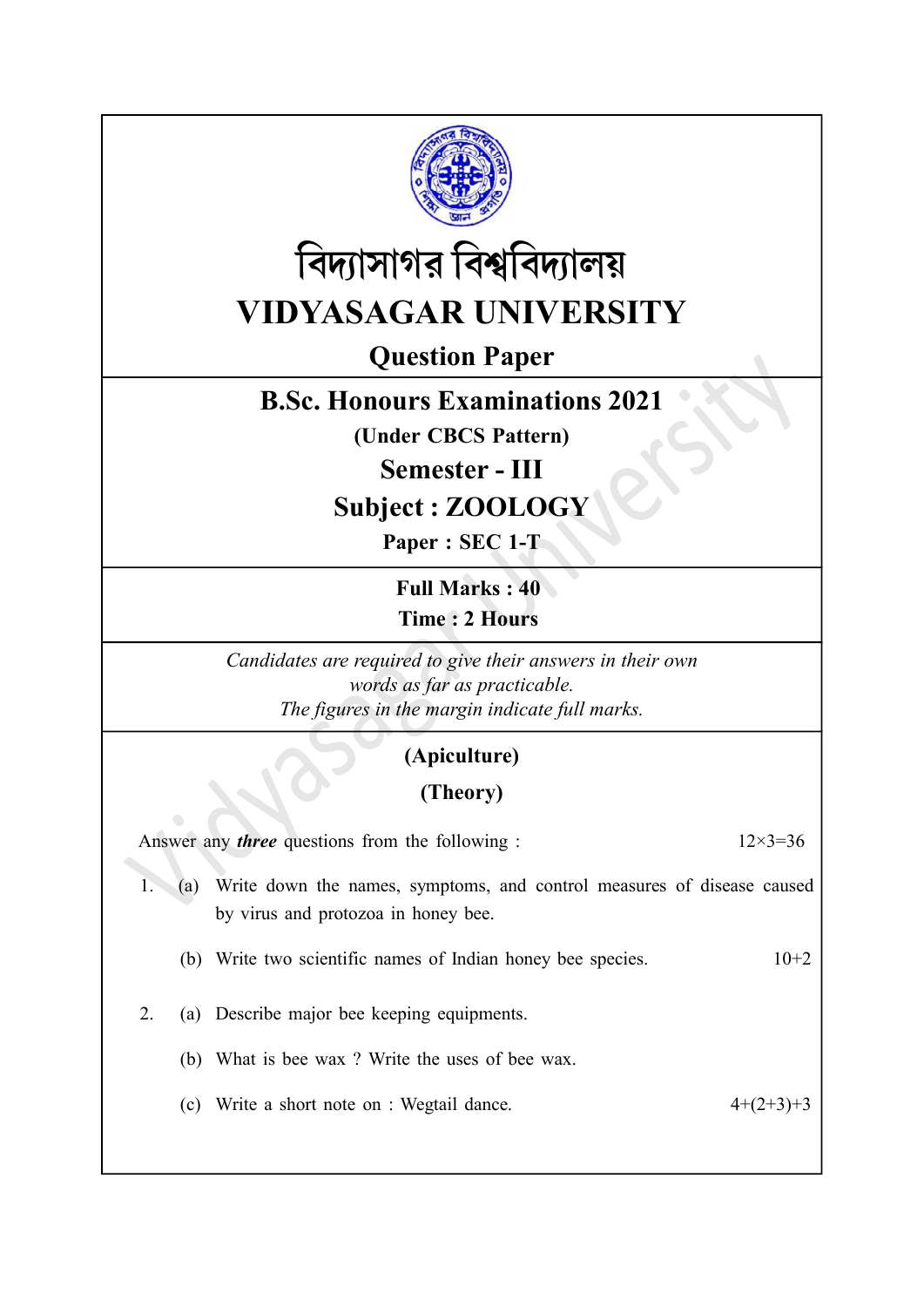| 3.                                                                |     | (a) Write a short note on : Bee hive.                                                    |             |  |  |  |
|-------------------------------------------------------------------|-----|------------------------------------------------------------------------------------------|-------------|--|--|--|
|                                                                   |     | (b) Write down the social behaviour of honey bee.                                        |             |  |  |  |
|                                                                   |     | (c) What is apitoxin?                                                                    | $4+6+2$     |  |  |  |
| 4.                                                                | (a) | Write the name, nature of damage and control methods of natural enemies<br>of honey bee. |             |  |  |  |
|                                                                   | (b) | Describe the modern extraction methods of honey bee.                                     | $8 + 4$     |  |  |  |
| 5.                                                                |     | (a) Describe the Langstroth box for rearing of honey bee.                                |             |  |  |  |
|                                                                   |     | (b) Write down the advantages of movable frame hive.                                     |             |  |  |  |
|                                                                   | (c) | Write the chemical components of honey.                                                  | $6+4+2$     |  |  |  |
| 6.                                                                |     | (a) What is honey? Write the economic importance of honey.                               |             |  |  |  |
|                                                                   |     | (b) Write a short note on : Bee pasturage.                                               |             |  |  |  |
|                                                                   |     | (c) What efforts are being made to preserve honey bee.                                   | $(2+3)+3+4$ |  |  |  |
|                                                                   |     |                                                                                          |             |  |  |  |
| Group-B                                                           |     |                                                                                          |             |  |  |  |
| Answer any two questions from the following :<br>$2 \times 2 = 4$ |     |                                                                                          |             |  |  |  |

1. What is Royal jelly ?

2. Define Swarm.

3. Write the name of four commercial honey bee species.

4. What is Nuptial flight of honey bee ?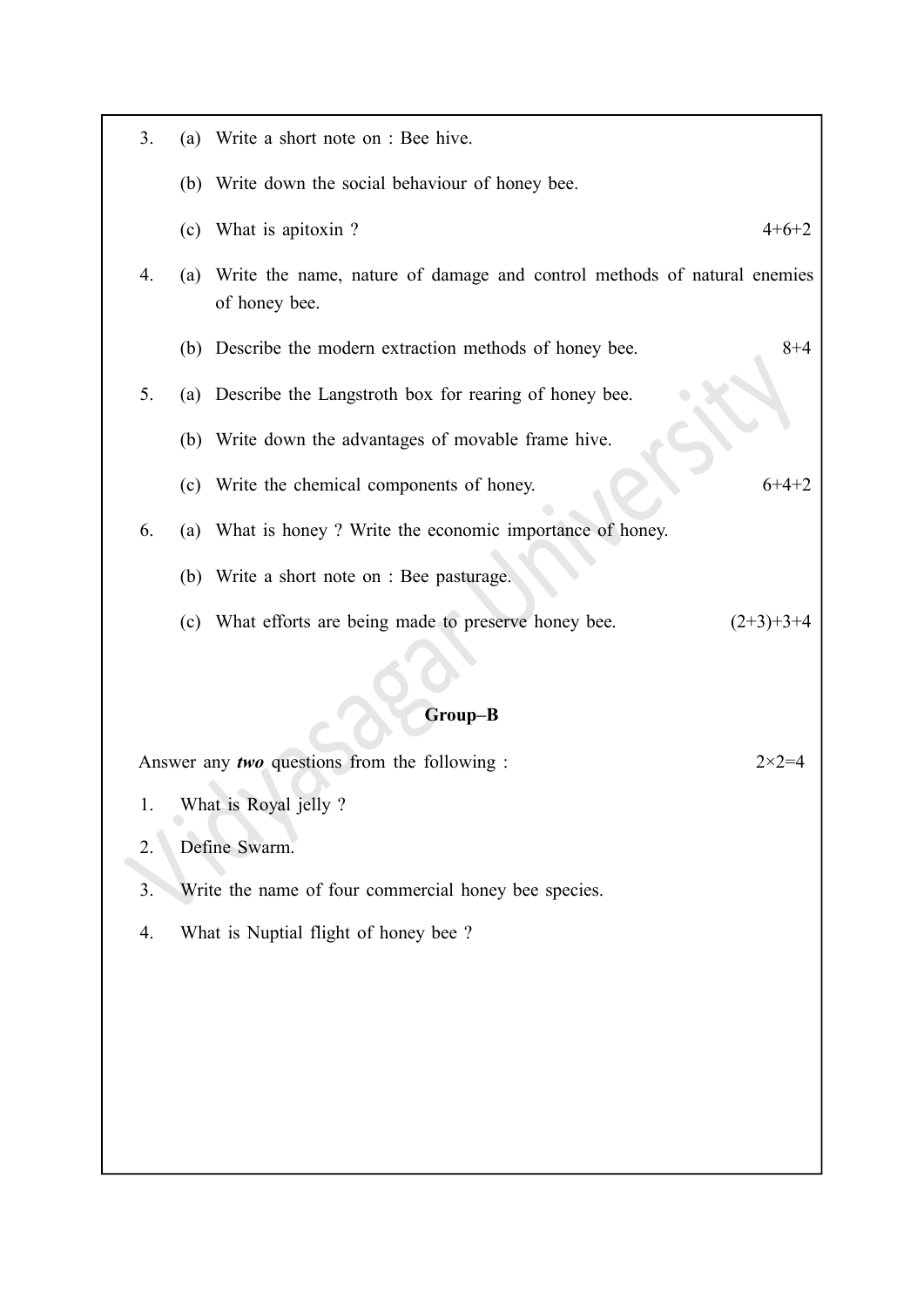Paper - SEC 1-T

Aquarium fish keeping

(Theory : Marks - 40)

### Group–A

| Answer any <i>three</i> questions from the following : |     |                                                                                             | $12\times3=36$ |
|--------------------------------------------------------|-----|---------------------------------------------------------------------------------------------|----------------|
| 1.                                                     | (a) | Briefly describe about the aquarium.                                                        |                |
|                                                        |     | (b) What is ornamental fish ? Give two example.                                             |                |
|                                                        | (c) | Write the reproductive characters of Guppy fish.                                            | $4 + 3 + 5$    |
| 2.                                                     | (a) | Which types of plants are used in aquarium?                                                 |                |
|                                                        | (b) | Describe the benefits and drawbacks of live fish food in the aquarium.                      |                |
|                                                        | (c) | Write about the potential of aquarium Fish Industry as a cottage Industry?                  | $3+4+5$        |
| 3.                                                     | (a) | Write down the common characteristic of Gold fish.                                          |                |
|                                                        |     | (b) What is the role of fish in an aquarium?                                                |                |
|                                                        | (c) | Write down the transportation of fish in India.                                             |                |
|                                                        | (d) | What is sexual dimorphism?                                                                  | $4+3+4+1$      |
| 4.                                                     | (a) | Enlist 3 common endemic aquariums fish and 3 exotic aquarium fish with scientific<br>names. |                |
|                                                        | (b) | How does maintains the aquarium for fish culture.                                           | $6 + 6$        |
| 5.                                                     | (a) | What is fish feed formulation?                                                              |                |
|                                                        | (b) | Write down the methods and techniques of feed formulation in an aquarium fish.              | $2 + 8$        |